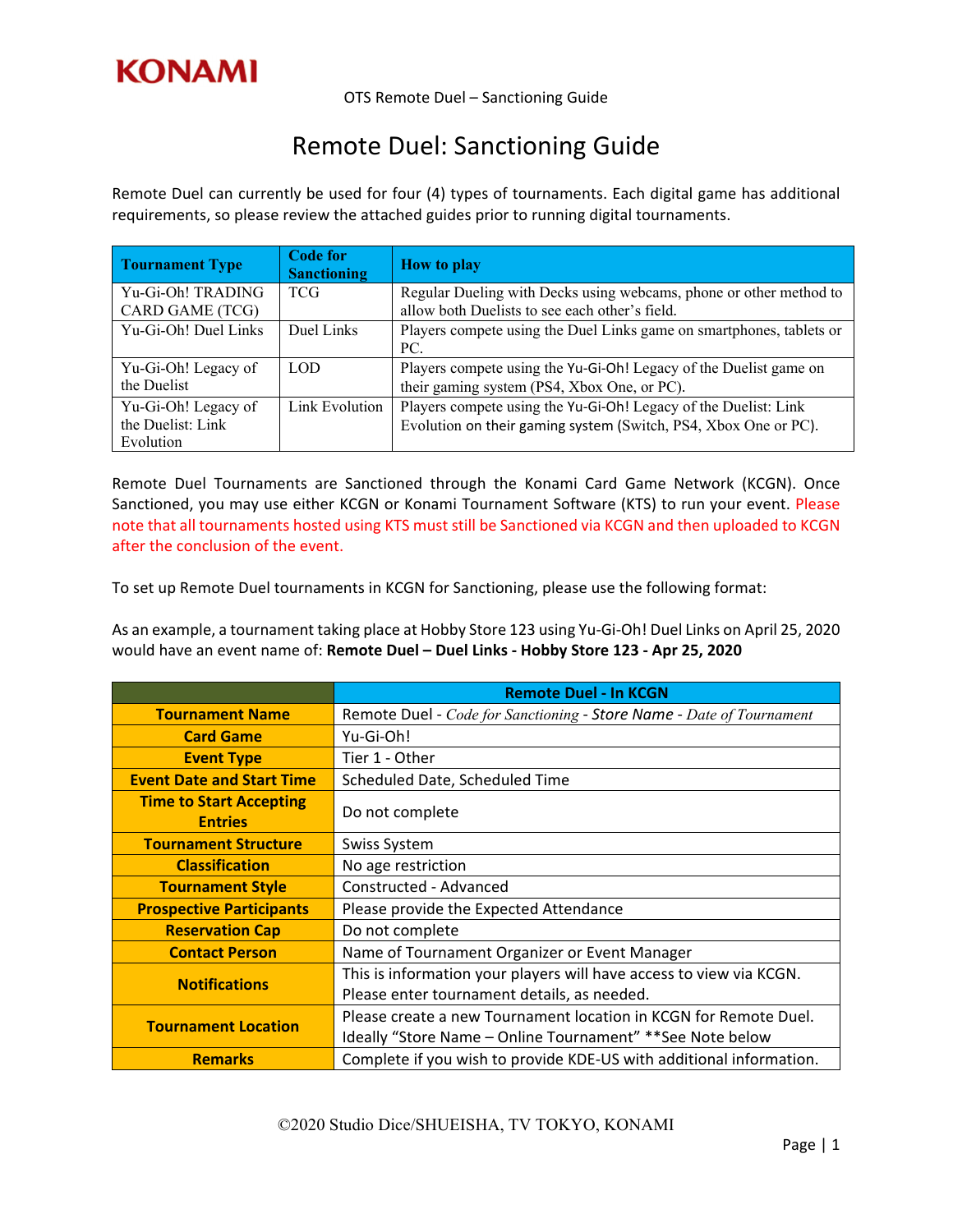

\*\* When adding a new Tournament location in KCGN you will need to provide address information. The State, Country and Phone Number should be correct for your OTS location. For the Street Address, please put "Online Only" so Duelists search KCGN for events do not think the event is taking place at our store.

Official Tournament Stores maintain their right to set the entry fees for Remote Duel Tournaments. OTS are required to provide commensurate prizing if they choose to charge an entry fee. Commensurate prizing must be of equal or greater value than that of the entry fee and distributed in the form of Yu‐Gi‐ Oh! TCG product. For your reference, one OTS Tournament Pack booster is treated as \$5.00 USD for the purpose of commensurate prizing. OTS Tournament Pack boosters may not be sold.

OTS can deliver commensurate prizing (as well as any additional prizing they choose to add to the tournaments) to the Duelists using appropriate means available to them within the COVID‐19 requirements of their local, state and federal governments. This includes tracking the prizing and holding it at the OTS until they resume normal business, offering curb side pickup or utilizing their online store (via mail service). When utilizing an online store and shipping prizing, the OTS can charge an appropriate shipping fee but this cannot be part of the entry fee, and the Duelist needs to also be offered the opportunity to pick‐up the product at the OTS at a later date if they would prefer not to have it shipped.

Sales tax may not be charged on top of the entry fee for Remote Duel. If a region requires sales tax to be charged on entry fees, then the current entry fees should be considered to already include the sales tax.

Remote Duel does not require registered Konami judges, but judges are highly recommended for Yu‐Gi‐ Oh! TCG tournaments., Providing a judge is good customer service for Duelists and helps provide them with the best event experience. It is the responsibility of the OTS to comply with all applicable legal requirements related to OTS' employment or retention of OTS' judge staff working at local level events run by the OTS. This includes but is not limited to payment of wages and other compensation, minimum wage and overtime requirements, and classification of employees and independent contractors under federal and state laws. If KDE‐US learns an OTS hasfailed to comply with OTS' obligations under applicable federal and state employment laws with respect to OTS' event staff (including judges), KDE-US may revoke the store's OTS status.

If using a registered Konami judge for Remote Duel (Remote Duel judge), the judge will need to have access to the voice and video channels the OTS is using for Remote Duel matches.

The Remote Duel judge would clearly identify themselves as the judge for the Tournament. In Discord this can be done by changing their display name on their account ‐for example, "Judge‐[Username. The Remote Duel judge will inform all Duelists to direct message the judge, if an issue arises. From there the judge will join the Remote Duel Video chat and using the Voice Chat feature, assist the Duelists using the Voice Chat feature.

If the judge needs to speak to individuals privately during the course of an investigation, the judge should use direct messaging.

The Remote Duel judge will help Duelists solve complex game state and ruling questions. The judge should help encourage a friendly play experience for everyone in the tournament.

©2020 Studio Dice/SHUEISHA, TV TOKYO, KONAMI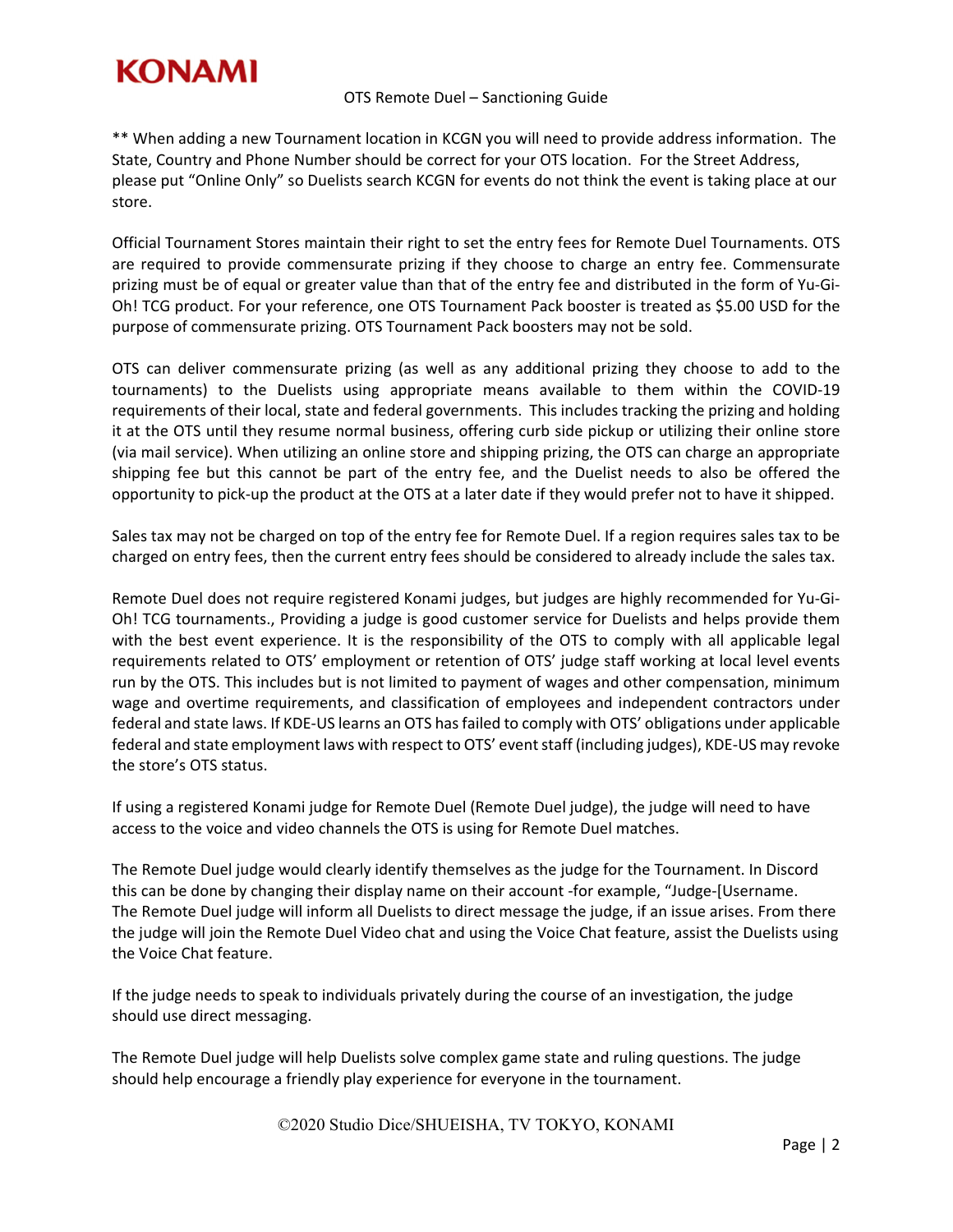

The Remote Duel Judge may also be able to assist Duelists getting their Remote Duel video set up before the tournament starts, helping with issues like getting the field in frame, angle and lighting.

The current schedule of this Remote Duel event is a Tier 1 event, conducted as Advanced Constructed Format, Swiss round events.

| <b>Number of</b><br>Participants* | <b>Number of Swiss Rounds</b> | Playoff Top Cut* |
|-----------------------------------|-------------------------------|------------------|
| $4 - 8$                           | 3 Rounds of Swiss             | None             |
| $9 - 16$                          | 4 Rounds of Swiss             | Top 4            |
| $17 - 32$                         | 5 Rounds of Swiss             | Top 4            |
| $33 - 64$                         | 6 Rounds of Swiss             | Top 8            |
| $65 - 128$                        | 7 Rounds of Swiss             | Top 8            |
| 129 or more                       | 7 Rounds of Swiss             | <b>Top 16</b>    |

\*A Playoff Top Cut is optional and the use of a Playoff Top Cut and how many players advance should be advertised prior to the start of the event. If you are hosting an event using a Playoff Top Cut, it is *recommended that you run your event using KTS.*

Your role in hosting a Remote Duel is to ensure your Duelists know when your event occurs, how to join, issue pairings, and record results as you would an in‐store event.

Each OTS should utilize the communication method with their Duelists that works best for them. To help promote the social aspects of playing Yu‐Gi‐Oh! and allow the Duelists to interact with one another outside of just the playing the game, we suggest using Facebook Group Rooms, Discord channel or video conferencing applications such as Zoom. Many of these applications are providing their services at no charge during the COVID‐19 pandemic. For more information on how your OTS can be listed on the Official Yu‐Gi‐Oh! Discord server, please refer fill out the Remote Duel Survey found at the link below:

## https://yugiohcard.wufoo.com/forms/z1rvxtfi0wqjz6d

An OTS can also just use a basic communication option such as Messenger, What's App or other messenger apps.

As these tournaments require more logistics and coordination between the Duelists playing remotely, the OTS sets the timing for the results of each round to be reported. For example, if you want to have your first round start at 11:00 AM you could send out an announcement along the lines of "You have from 11AM until 12:45PM to coordinate with your opponent and complete the Duel and report the results. Round 2 will start at 1 PM."

Each OTS and their community may have different timing requirements, so we wanted to make this as flexible as possible. Multiple day tournaments are acceptable for Remote Duel.

OTS will submit/upload the electronic results via KCGN within ten (10) days of completion. This can be accomplished either through the KCGN system or by running an event with KTS and uploading your results